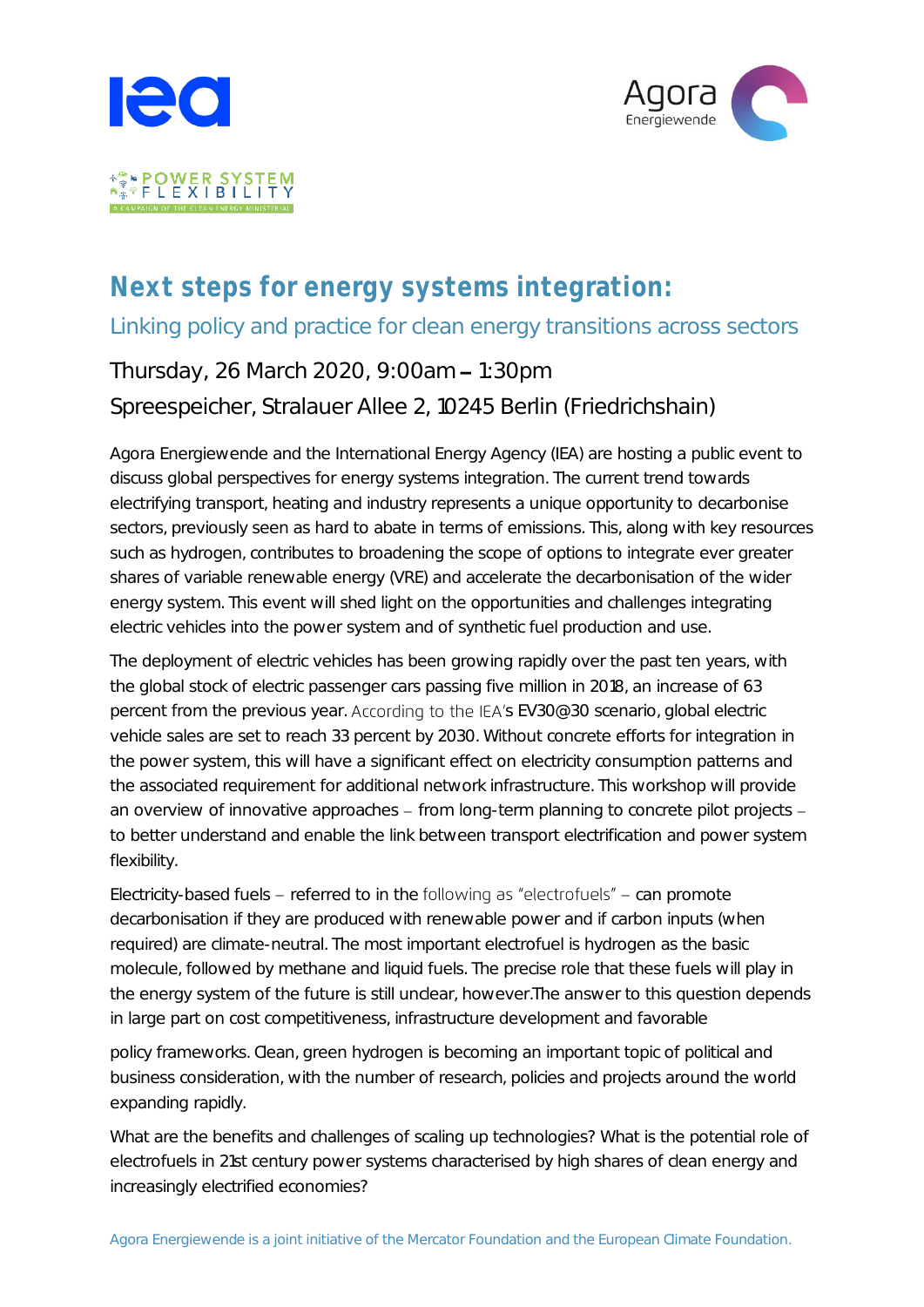



#### PROGRAMME

| 8:30  | Registration and coffee                                                                                           |
|-------|-------------------------------------------------------------------------------------------------------------------|
| 9:00  | Welcome and introduction<br>Agora Energiewende and International Energy Agency (IEA)                              |
| 9:10  | Global perspectives for energy systems integration                                                                |
|       | Enrique Gutierrez Tavarez, Energy Analyst Electricity, IEA                                                        |
| 9:25  | Case study:<br>Transport sector transformation: integrating electric vehicles into Turkey's<br>distribution grids |
|       | Deger Saygin, Director, SHURA - Turkey                                                                            |
| 9:40  | Case study:<br>Distribution grid planning for a successful energy transition - focus on<br>electromobility        |
|       | Urs Maier, Senior Associate Freight Transport, Agora Verkehrswende                                                |
| 9:55  | Case study:<br>Fleet charging patterns and impacts on distribution grids                                          |
|       | Nicola Thompson, Optimise Prime Consortium Lead and Innovation Director,<br>Hitachi Vantara                       |
| 10:10 | Discussion                                                                                                        |
| 10:50 | Coffee break                                                                                                      |
| 11:15 | Making the most of Power-to-X                                                                                     |
|       | Matthias Deutsch, Senior Associate, Agora Energiewende                                                            |
| 11:30 | The role of hydrogen in clean energy transitions                                                                  |
|       | Enrique Gutierrez Tavarez, Energy Analyst Electricity, IEA                                                        |
| 11:45 | Case study:<br>The potential role of hydrogen in Morocco                                                          |
|       | Badr Ikken, Director General, Institut de Recherche en Énergie Solaire et en<br>Énergies Nouvelles (IRESEN)       |
| 12:00 | Discussion                                                                                                        |
| 12:30 | Lunch and end of the event                                                                                        |